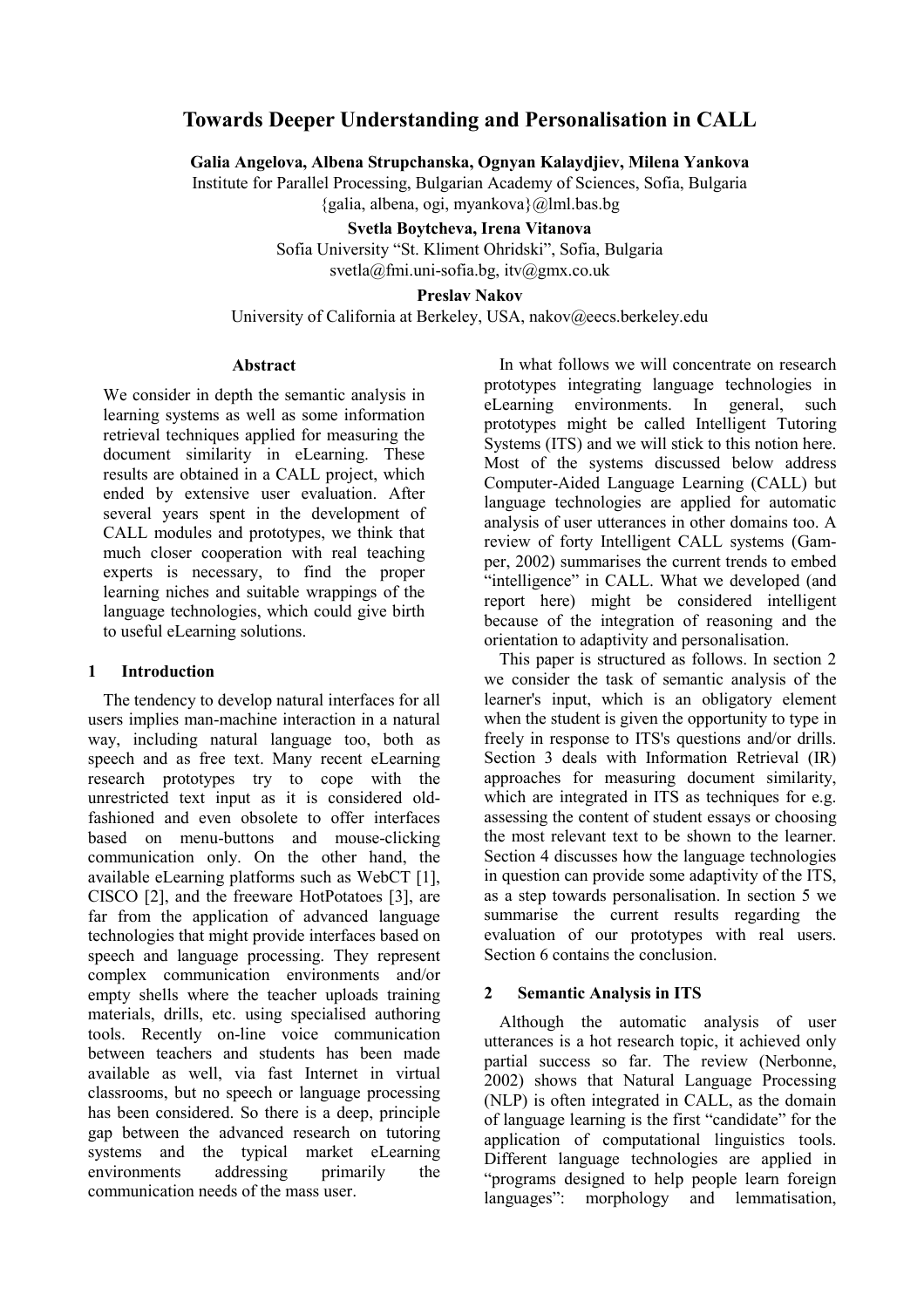syntax, corpus-based language acquisition, speech processing, etc. Attempts to implement automatic semantic analysis of free text input are relatively rare, due to the sophisticated paradigm and the default assumption that it will have a very limited success (i.e. will be the next failure).

The famous collection of papers (Holland, 1995) presents several systems, which integrate NLP modules in different ways. The most advanced one regarding semantic analysis is MILT (Dorr, 1995), where the correctness as well as the appropriateness of the student's answer are checked by matching them against expectations. This is performed in the context of a questionanswering session, where expected answers are predefined by the foreign language tutor. The language-independent internal semantic representation is based on lexical conceptual structures, which (following Jackendoff) have types, with primitives and propositional descriptions along different dimensions and fields etc. Consider as an example that the teacher has specified that "*John ran to the house*" is a correct answer. This sentence is processed by the system and the following lexical conceptual structure is obtained:

**[Event GO Loc** 

([Thing JOHN],

 [Path TO Loc ([Position AT Loc ([Thing JOHN], [Property HOUSE])])],

[Manner RUNNINGLY])]

which is stored by the tutoring system and later matched against the student's answer. If the student types "*John went to the house*", the system must determine whether this matches the teacherspecified answer. The student's sentence is processed and respresented as:

[Event GO Loc

([Thing JOHN],

 [Path TO Loc ([Position AT Loc ([Thing JOHN], [Property HOUSE])])])]

The matcher compares the two lexical conceptual structures and produces the output:

#### Missing: MANNER RUNNINGLY INCORRECT ANSWER

Put another way, the comparison of internal representations helps in the diagnostics of *semantic errors* and *appropriateness,* which are two different notions. For instance "*John loves Marry*" is a semantically correct sentence, but it is not an appropriate answer when the system expects "*John ran to the house*". Further discussions in (Dorr, 1995) show that the matching scenario is very useful in question-answering lessons, which are formulated as sets of free response questions associated with a picture or text in the target language. In an authoring session, the lesson

designer enters the texts, the questions and a sample appropriate answer to each question. At lesson time, the questions are presented to the student who answers them. If the predefined answers are general enough, the system will flexibly recognise a set of possible answers. For instance, the student might answer:

### *Juan died* or *Carlos killed Juan* or *Carlos murdered Juan*

to the question "*What happened to Juan*", which checks the comprehension of a simple newspaper article. The matching technique can be extended to check whether the translations of sentences into the target language are correct etc. Even as an earlier implementation at the "concept demonstration stage", this prototype identifies possible solutions for the integration of semantic analysis in CALL.

A recent system Why2-Atlas (VanLehn, 2002), based on deep syntactic analysis and compositional semantics, aims at the understanding of student essays in the domain of physics. Why2-Atlas is developed within the project Why2 where several different NL processing techniques are compared (Rose, 2002). The sentence-level understander converts each sentence of the student's essay into a set of propositions. For instance, the sentence

*"Should the arrow have been drawn to point down?"* 

is to be (roughly speaking) converted to ∃e∈events, ∃v∈vectors, ∃s∈draw(e,s,v) & tense (e, past)&mood(e,interrog)&direction(v,down).

As the authors note in (VanLehn, 2002), this is just an approximation of the real output, which illustrates the challenge of converting words into the appropriate domain-specific predicates. The left-corner parser LCFlex copes with ungrammatical input by skipping words, inserting missing categories and relaxing grammatical constraints as necessary in order to parse the sentence. For instance, "*Should the arrow have been drawn point down?*" would parse. In case of too many analyses, the parser uses statistical information about the word roots frequency and the grammatical analyses in order to determine the most likely parse. If no complete analysis can be produced, a fragmentary analysis will be passed for further processing. The fragments present "domain-specific predicates that are looking for argument fillers, and domain-specific typed variables that are looking for arguments to fill". If the symbolic approach for input analysis via logical forms fails, a probabilistic one will be used as an alternative.

What is particularly interesting for us here, is the discourse-level understander (VanLehn, 2002) which, given logical forms, outputs a proof. Topologically, this is a forest of interwoven trees,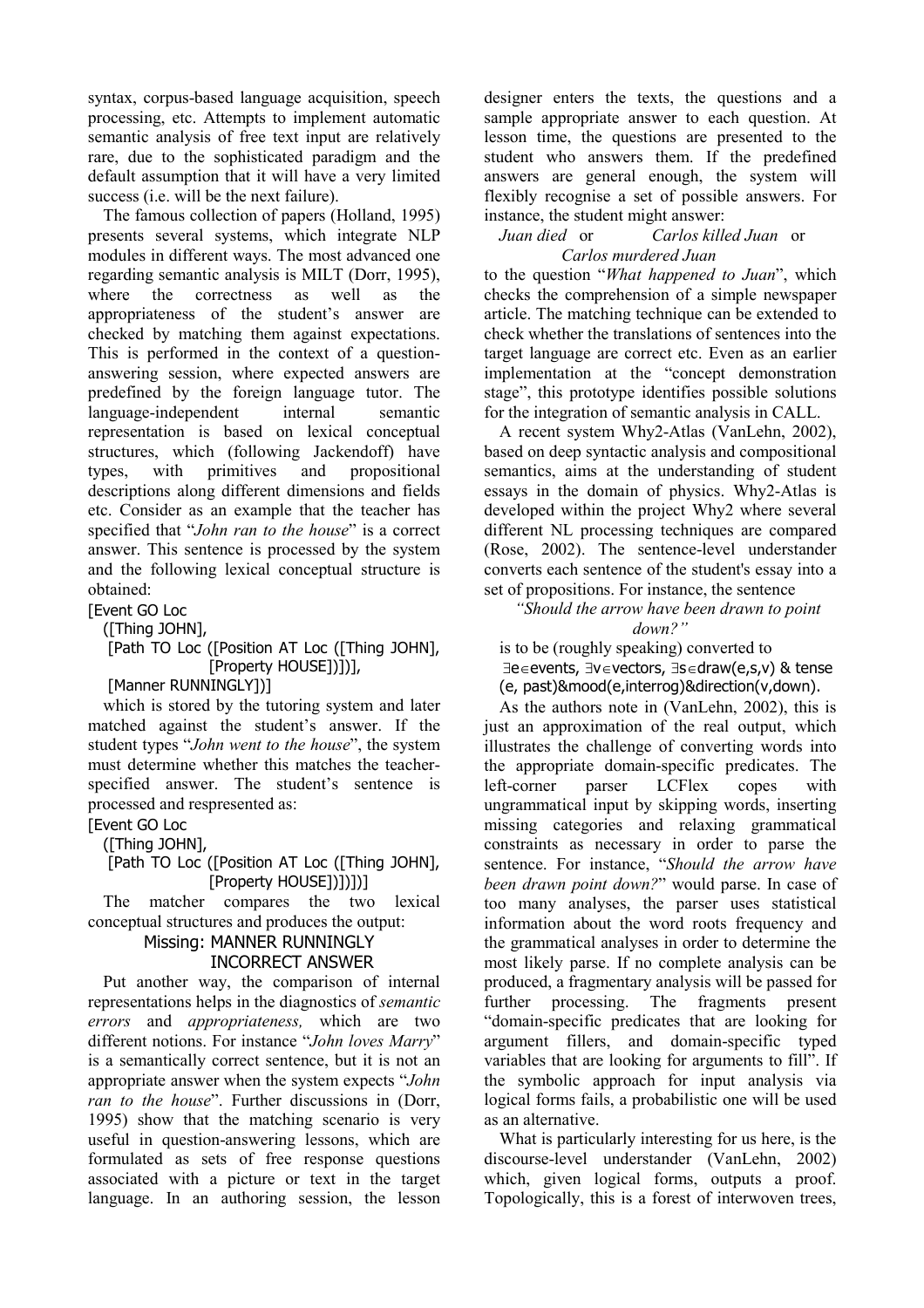where the leaves are facts from the problem statement or assumptions made during the proof construction. The roots (conclusions) are student's propositions. Consider the example:

*Question*: Suppose you are in a free-falling elevator and you hold your keys motionless in front of your face and then let go. What will happen to them? Explain.

*Answer*: The keys will fall parallel to the person face because of the constant acceleration caused by gravity but later the keys may go over your head because the mass of the keys is less.

The essay answer will be translated into four propositions, which will be passed to the discourse understander. The first one (*keys fall parallel to the person's face*) is correct and becomes the root of the proof. The second one (*gravitation acceleration is constant*) corresponds to facts from the knowledge base. The third proposition (*keys go over the person's head*) is based on the common misconception that heavier objects fall faster, which is pre-stored in the knowledge base as well, it becomes the root of the proof. The last one (*the mass of the keys is less*) corresponds to a node of the interior of the proof of the third proposition. Once a proof has been constructed, a tutorial strategist performs an analysis in order to find flaws and to discuss them. Here the major one is the misconception "heavier objects fall faster". The tutoring goals have priorities as follows: fix misconceptions, then fix self-contradictions, errors and incorrect assumptions, and lastly elicit missing mandatory points. The Why2 project in general, and Why2-Atlas in particular, illustrate the recent trends in the ITS development:

- *(i)* mixture of symbolic and stochastic approaches in order to cope with the free NL input;
- *(ii)* application of shallow and partial analysis as an alternative to the deep understanding;
- *(iii)* integration of AI techniques (esp. reasoning and personalisation);
- *(iv)* organisation of bigger projects with considerable duration to attack the whole spectre of problems together (incl. development of authoring tools, systematic user evaluation at all stages, several development cycles and so on).

We are experienced in the application of semantic analysis to CALL in two scenarios. The first one1, in 1999-2002, deals with deep understanding of the correct sentences and proving the domain correctness and the appropriateness of the logical form of each one. The second one focuses on the integration of shallow analysis and partial understanding in CALL (Boytcheva, 2004).

The system described in (Angelova, 2002) is a learning environment for teaching English financial terminology to adults, foreigners, with intermediate level of English proficiency. The prototype is a Web-based learning environment where the student accomplishes three basic tasks: *(i)* reading teaching materials, *(ii)* performing test exercises and *(iii)* discussing his/her own learner model with the system. The project is oriented to learners who need English language competence as well as expertise in correct usage of English financial terms. This ambitiously formulated paradigm required the integration of some formal techniques for NL understanding, allowing for analysis of the user's answers to drills where the student is given the opportunity to enter free natural language text (normally short discourse of 2-3 sentences). The morphological, syntax and semantic analysis is performed by the system Parasite (Ramsay, 2000), developed in UMIST. After the logical form has been produced for each correct sentence, the CALL environment has to determine whether the student's utterance matches the expected appropriate answer in the current learning situation. A special prover has been developed, which checks whether the logical form of the answer is "between" the minimum and maximum predefined answers (Angelova, 2002). Unlike MILT (Dorr, 1995), we think that the correct answer has to be subsumed by the maximum expected one, i.e. there is not only a lower but also an upper limit on the correctness. Table 1 lists examples for all diagnostic cases from user's perspective, by sentences in natural language. Please note that nowadays the deductive approach can be relatively efficient, as our prover (in Sicstus Prolog) works on-line, integrated in a Web-based environment, in real time with several hundred meaning postulates. Proofs are certainly based on a predefined ontology of the domain terms, which in this case is a lexical one since the terms are treated as words with special lexical meaning encoded in the meaning postulates thus forming a hidden hierarchy of meanings. The conceptual and lexical hierarchy of meanings are further discussed in (Angelova, 2004).

However, we discovered that deep semantic analysis is difficult to integrate in CALL. First, this requires enormous amount of efforts for the meaning postulates acquisition. While hierarchy of terms is reusable, as it is in fact the domain model, the propositions, which encode the lexical semantics are somewhat application and domain specific and therefore difficult to reuse or to transfer to another domain (moreover they are bound to the domain words). Implementing the prover and testing the definitions and the inference

<sup>1</sup> In Larflast, a Copernicus Joint Research Project.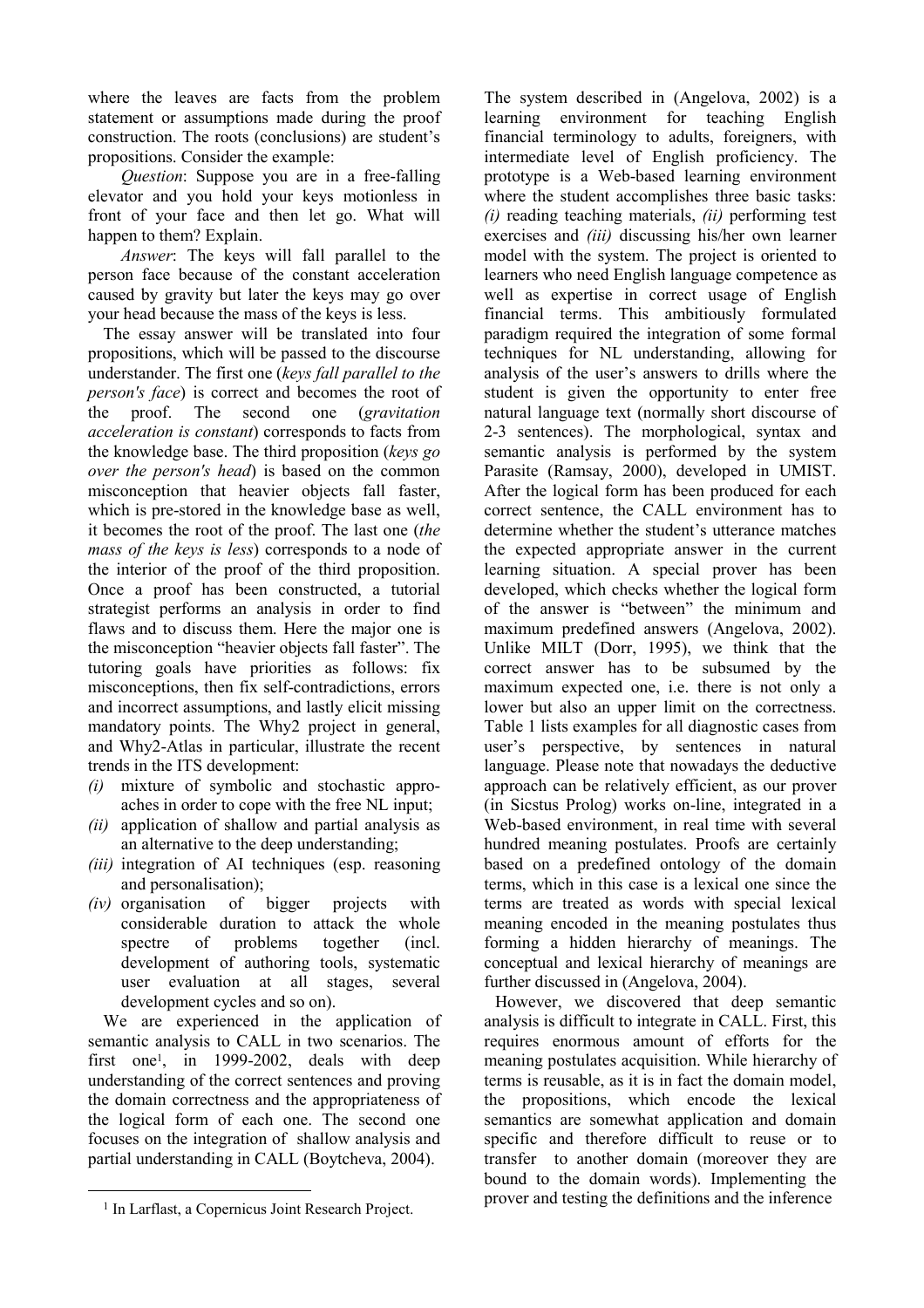| Case                                   | Sample of learner's utterance                 | <b>Discussion</b>                                                         |
|----------------------------------------|-----------------------------------------------|---------------------------------------------------------------------------|
| Kernel (predefined                     | Primary market is a financial market that     | The logical form is pre-stored in the                                     |
| minimum answer)                        | operates with newly issued debt instruments   | system as a Kernel.                                                       |
|                                        | and securities.                               |                                                                           |
| Cover (predefined                      | Primary market is a financial market that     | The logical form is pre-stored in the                                     |
| maximum answer)                        | operates with newly issued debt instruments   | system as a Cover.                                                        |
|                                        | and securities and provides new investments   |                                                                           |
|                                        | and its goal is to raise capital.             |                                                                           |
| 1. Correct answer                      | Primary market is a financial market that     | This logical form is between the                                          |
|                                        | operates with newly issued debt instruments   | Kernel and the Cover.                                                     |
|                                        | and securities and provides new investments.  |                                                                           |
| 2a) Incomplete                         | Primary market is a financial market that     | Missing<br>Kernel<br>debt<br>term:                                        |
| answer                                 | operates with newly issued securities.        | instruments.                                                              |
| 2b) Specialisation<br>of concepts from | Primary market is a financial market that     | Bond is a specialisation of security;                                     |
| the definition                         | operates with newly issued bonds.             | Missing: debt instruments.                                                |
| 2c) Paraphrase                         | Primary market is a financial market that     | New emissions $=$ newly issued;                                           |
| using the concept                      | operates with new emissions of stocks, bonds  | stocks, bonds and other financial                                         |
| definition                             | and other financial assets.                   | debt<br>instruments<br>$\hspace{1.0cm} = \hspace{1.0cm}$<br>assets<br>and |
|                                        |                                               | securities.                                                               |
| 3a) Partially correct                  | Primary market is a financial market that     | Wrong: for instant delivery.                                              |
|                                        | operates with newly issued debt instruments   |                                                                           |
|                                        | and securities for instant delivery.          |                                                                           |
| 3b) Generalisation                     | Primary market is a market that operates      | Market is a generalisation of                                             |
| of concepts from                       | with newly issued financial instruments.      | financial market; Financial                                               |
| the definition                         |                                               | instruments are generalisation of debt                                    |
|                                        |                                               | instruments and securities.                                               |
| 4. Partially correct                   | Primary market is a financial market that     | Wrong: for instant delivery;                                              |
|                                        | operates with newly issued securities for     | Missing: debt instruments.                                                |
|                                        | instant<br>delivery<br>and<br>provides<br>new |                                                                           |
|                                        | <i>investments.</i>                           |                                                                           |
| 5. Wrong answer                        | Primary market is an organisation in which    | Wrong: an organisation in which the                                       |
|                                        | the total worth is divided into commercial    | worth<br>is<br>divided<br>total<br>into                                   |
|                                        | papers.                                       | commercial papers;<br>Missing:<br>financial<br>market<br>that             |
|                                        |                                               | operates with newly issued debt                                           |
|                                        |                                               | instruments and securities.                                               |
| 6. Wrong answer                        | Primary market provides new investments for   | Wrong: for instant delivery;                                              |
|                                        | instant delivery.                             | Missing: financial market that                                            |
|                                        |                                               | operates with newly issued debt                                           |
|                                        |                                               | instruments and securities;                                               |
| 7. Partially correct                   | Primary market is a financial market that     | Missing: debt instruments.                                                |
|                                        | operates with newly issued securities and     |                                                                           |
|                                        | provides new investments.                     |                                                                           |
| 8. Wrong answer                        | Primary market provides new investments.      | Missing:<br>financial<br>market<br>that                                   |
|                                        |                                               | operates with newly issued<br>debt                                        |
|                                        |                                               | instruments and securities.                                               |

**Table 1**: Decisions about erroneous answers according to the configuration of the logical forms of the predefined minimal, maximal and the current learner's answer (see also Angelova, 2002).

procedures with several hundred predicates required approximately one man-year for an AI expert who worked closely with domain experts. Second, the result is not perfect from the perspective of the user who has to answer with correct and full sentences (see section 5 for

details). Thus our recent work (Boytcheva, 2004) is directed towards integration of shallow and deep semantic techniques in CALL systems. We use shallow parsing, which allows for the processing of both syntactically incorrect and incomplete answers. However, during the user's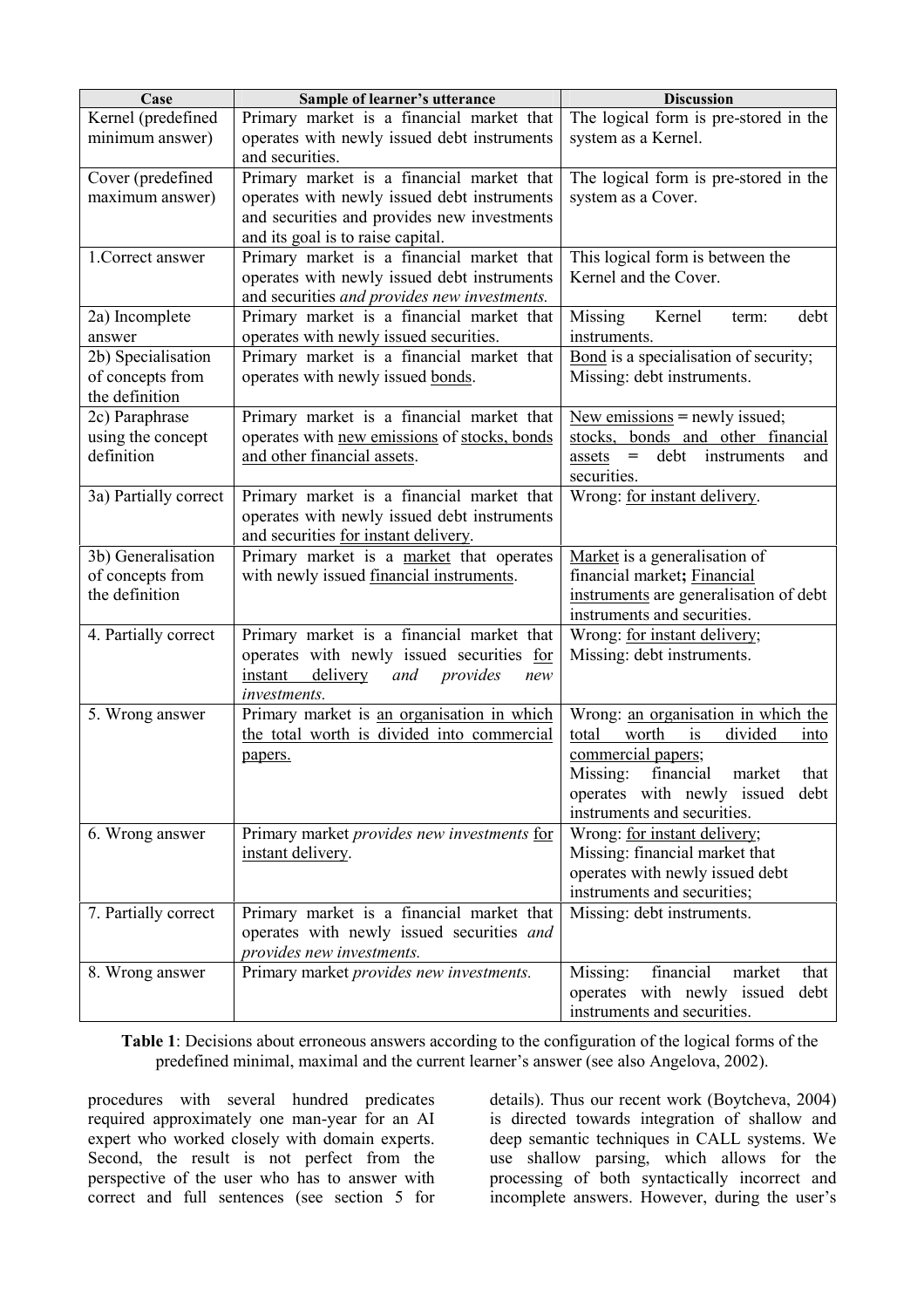utterances evaluation we use deep semantic analysis concerning the concepts and the relations that are important for the domain only. Users' answers are represented as logical forms, convenient for the inference mechanism, which takes into account the type hierarchy and is elaborated in domain-specific points only. Thus the combination of shallow and deep techniques gives the users more freedom in answering, i.e. various utterances to express themselves without impeding the evaluation process. The idea to apply the shallow NLP techniques in CALL was inspired by their successful application in IE for template filling. The assessment of user knowledge in a specific domain can be viewed as a kind of template filling, where the templates correspond to concepts and relations relevant to the tested domain.

# **3 Exploiting Document Proximity in ITS**

There is a huge demand for intelligent systems that can handle free texts produced by the learners in eLearning mode. As most of the courses being taught are represented as texts, the challenge is to compare one text to another. Since the phrasing will not be the same in both texts, the comparison needs to be performed at the semantic level. One solution is sketched above: translate the student's text to a set of logical forms and then apply symbolic approaches for their assessment. Unfortunately, there are only few research prototypes that address the problem from this perspective, which are very expensive and have delivered only partially applicable results so far. Another option is to try to exploit the IR techniques we have at hand in order to check for instance whether the student's answer contains the "right words" (in which case it would be a good writing, since it would be similar to the expectation). A natural choice for assessing the usage of the "right words" is the so-called Latent Semantic Analysis (LSA) as it reveals the latent links between the words and phrases, especially when it is trained with enough samples. Below we briefly overview the application of LSA in eLearning and our experiments in this direction.

The classical LSA method, as proposed in (Deerwester, 1990) is a bag-of-words technique, which represents the text semantics by assigning vectors to words and texts (or text fragments). Indeed, knowing how words are combined to encode the document knowledge is a kind of semantic representation of the word meaning and text semantics. The underlying idea is that words are semantically similar, if they appear in similar texts, and texts are semantically similar, if they contain similar words. This mutual word-text

dependency is investigated by building a wordtext matrix, where each cell contains the number of occurrences of word X in document Y, after which the original matrix is submitted to Singular Value Decomposition  $-$  a transformation that is meant to reveal the hidden (latent) similarity between words and texts. This produces a vector of low dimensionality (the claim is that 300 is near optimal) for each word and for each text. The similarity between two words, two texts, or a word and a text, is given by the cosine of the angle between their corresponding vectors (the cosine is the most popular similarity measure). Therefore, the similarity between two words or two sets of words is a number between –1 (lowest similarity) and 1 (highest similarity). Without morphology and grammar rules, syntactical analysis, and manually encoded implicit knowledge, LSA is considered successful in various experiments including assessment of student essays.

For the purposes of assessment, usually a highdimensional space is computed from texts describing the domain (most often the available electronic version of the course). Each word from the domain as well as the student's essay are juxtaposed a vector, usually a 300-dimensional one. The student gets as feedback an assessment score and/or an indication of the topics/aspects that are not covered well by the essay. The Intelligent Essay Assessor (IEA) (Foltz 1999a, Foltz 1999b) is based on reference texts (manually pre-graded essays) and assigns *a holistic score* and *a gold standard score*. The former is computed by seeking the closest pre-graded essay and returning its grade (i.e. the current one is scored as the closest pre-graded one), while the latter is based on a standard essay written by an expert. It returns the proximity between the student's essay and the expert's one. An experiment with 188 student essays showed a correlation of 0.80 between the IEA scores and teacher's ones, which is a very high similarity. However, IEA outputs no comments or advice regarding the student essay. The Apex system (Lemaire, 2001) performs a semantic comparison between the essay and the parts of the course previously marked as relevant by the teacher. The whole student essay is to be compared to each of these text fragments. For instance, if the student has to write an answer to the question "*What were the consequences of the financial crash of 1929*?", the essay is compared to the following sections of the teaching course: *The political consequences in Europ*e, *Unemployment and povert*y, *The economical effect*s, *The consequences until 194*0. An experiment with 31 student essays in the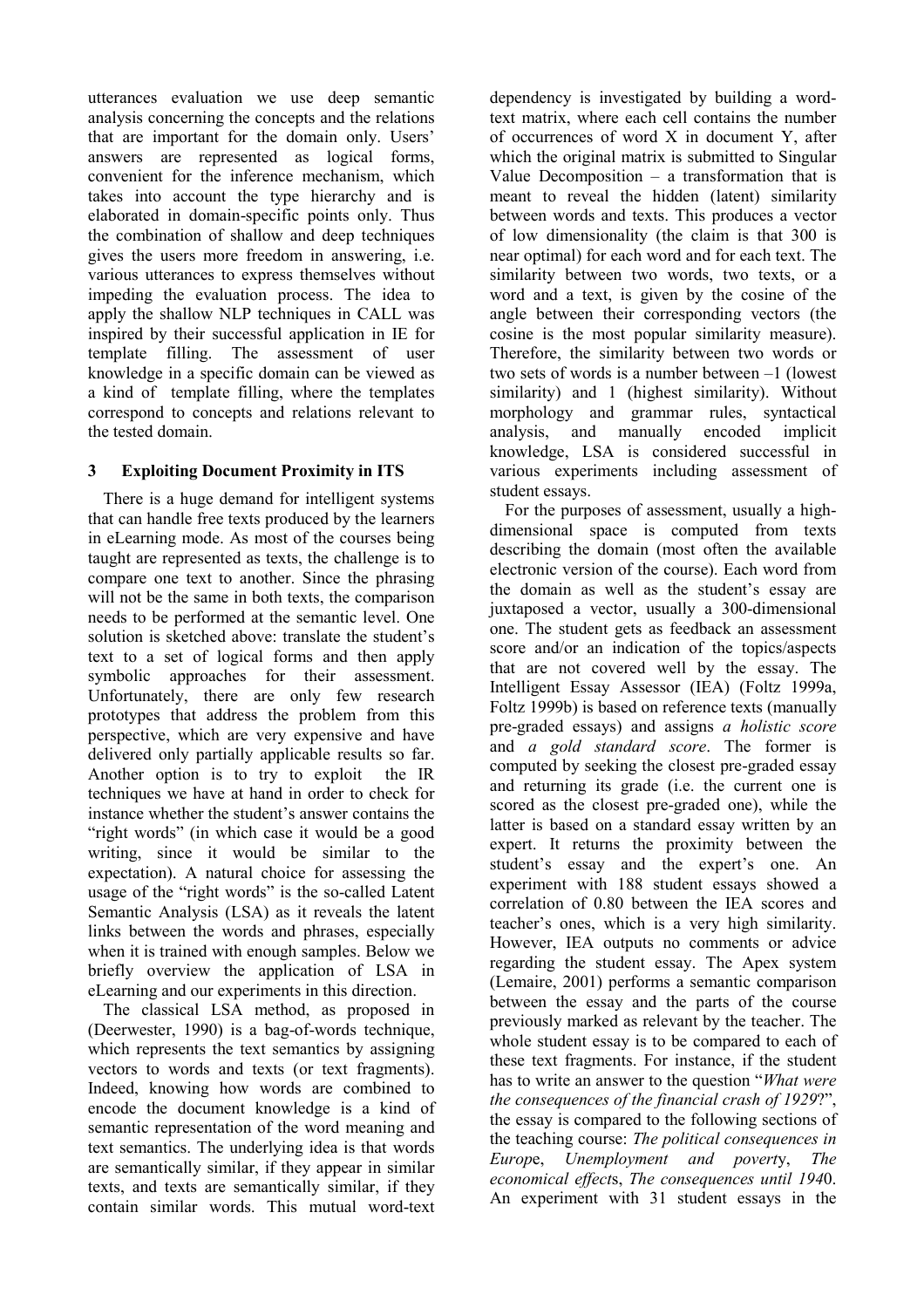domain of Sociology of Education exhibited a correlation of 0.51 between Apex grades and teacher's ones, which is close to the correlation agreement between two human graders in this literary domain. Select-a-Kibitzer (Wiemer-Hastings, 2000) aims at the assessment of essay composition. Students are required to write on topics like: "*If you could change something about school, what would you change*?". The assessment module is based on reference sentences of what students usually discuss about school (food, teachers, school hours, etc.). Several kinds of feedback are delivered to the student, concerning the text coherence, the kind of sentences or the topic of the composition. For example, the advice regarding coherence can be: "*I couldn't quite understand the connection between the first sentence and the second one. Could you make it a bit clearer? Or maybe make a new paragraph*." (Here the underlying idea is that totally new words in the subsequent sentence normally concern another topic, i.e. this fits to a new paragraph). A principled criticism of these three recent systems is that the bag-of-words model does not take into consideration the grammar correctness and the discourse structure, i.e. two essays with the same sentences structured in a different order would be scored identically (which is a funny idea from an NLP perspective). A further example illustrates attempts to combine the strengths of the bag-of-words and the symbolic approaches, while trying to avoid some of their weaknesses. CarmelTC (Rose, 2002), a recent system which analyses essay answers to qualitative physics questions, learns to classify units of text based on features extracted from a syntactic analysis of that text. The system was developed inside the Why2-Atlas conceptual physics tutoring environment for the purpose of grading short essays written in response to questions such as "*Suppose you are running in a straight line at constant speed. You throw a pumpkin straight up. Where will it land? Explain*". CarmelTC's goal is not to assign a letter grade to student essays, but to tally which set of 'correct answer' aspects are present in student essays (e.g. a satisfactory answer to the example question above should include a detailed explanation of how the Newton's  $1<sup>st</sup>$  law applies to this scenario. Then the student should infer that the pumpkin and the man will continue at the same constant horizontal velocity that they both had before the release. Thus, they will always have the same displacement from the point of release. Therefore, after the pumpkin rises and falls, it will land back in the man's hands. The "presence" of certain sentences is checked by

word classification). The evaluation shows that the hybrid CarmelTC approach achieves 90% precision, 80% recall and 85% F-measure, and thus outperforms the pure bag-of-words run of LSA, which scores 93% precision, 54% recall and 70% F-measure (Rose, 2002).

Our experiments with LSA (Angelova, 2002) were focused on finding financial texts, which are appropriate to be shown as teaching materials in a particular learning situation. Given a set of keywords, agents retrieve texts from well-known financial sites and store them to the servers of our environment for further assignment of appropriateness. We implemented the classical LSA scenario and applied it as a filtering procedure, which assigns off-line a similarity score to each new text. The text archive consisted of 800 *most relevant* readings, which represent HTML-pages with textual information (elements signaling prevailing technical content, e.g. tables, have been excluded). These texts are offered as suggested readings but are also used for building dynamic concordances, which show samples of terms usages to the learner. The latter may be displayed in cases of language errors to drills where the student makes linguistic mistakes. Choosing this option (*view samples*) is up to the student. The dynamic nature of the text collection ensures the appearance of new samples, which makes the browsing interesting at every run.

# **4 Personalisation**

Our learning environment supports personalisation as follows:

- as a step towards instructional as well as content planning: a planner (the so-called pedagogical agent) plans the next learner's moves across the hypertext pages which, technically, constitute the Web-site of our tutoring system; these moves are between *(i)* performing drills and *(ii)* choices for suggestion of readings, which may be either texts from Internet or especially generated Webpages. The pedagogical agent deals with both presentational and educational issues. The local planning strategy aims at creating a complete view of the learner's knowledge of the current concept. It supports movements between drills with increasing complexity, when the student answers correctly. The global planning strategy determines movements between drills testing different concepts, going from the simple and general concepts to the more specific and complex notions.
- as a step towards personalised IR: an LSA-filter assigns proximity score to constantly updated texts, which are stored as suggested readings. This allows for constant update of the system's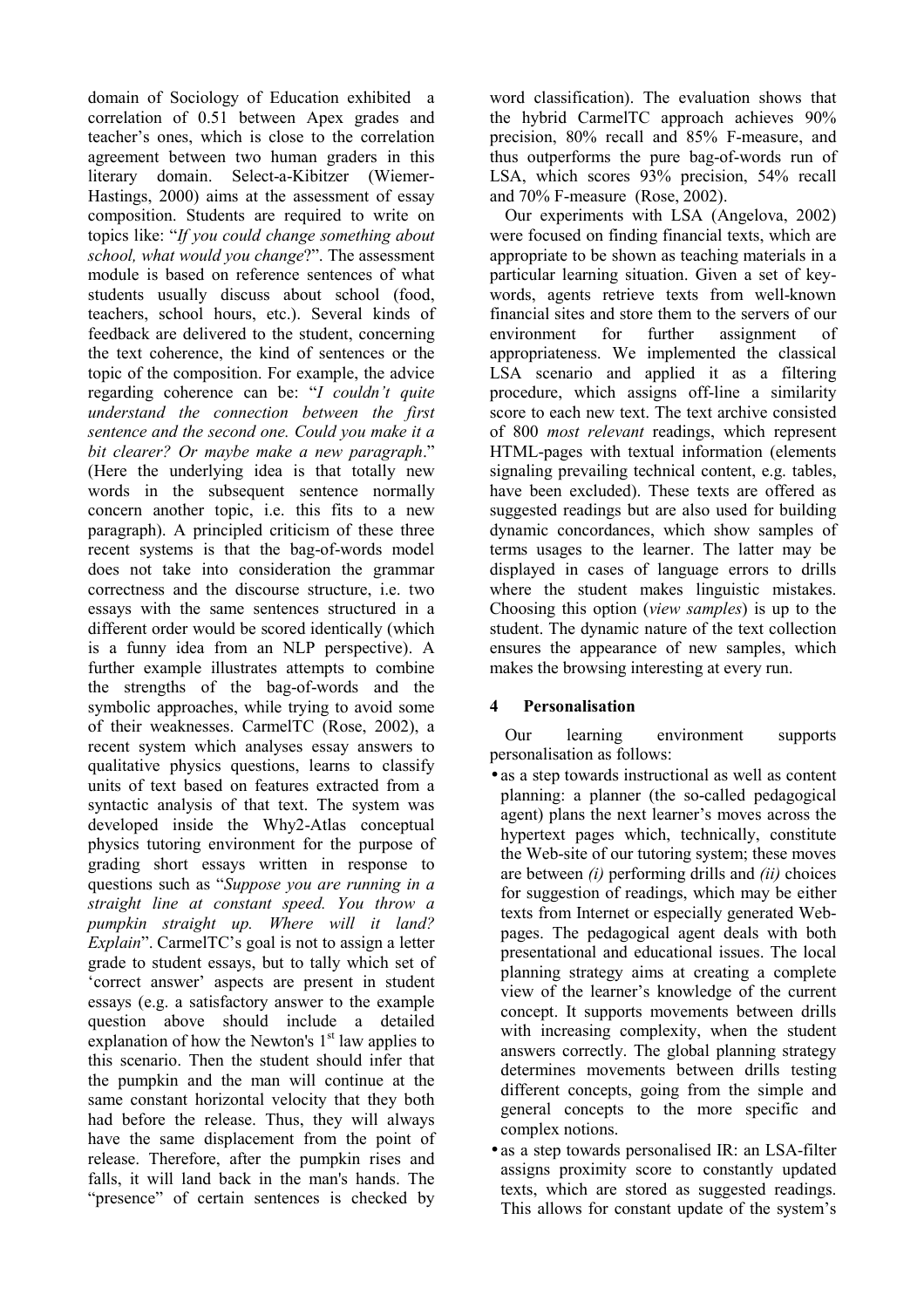text archive and, following the practice at the main financial sites, provides up-to-date news and readings, which may be used as texts for different teaching purposes. As key words for initial collection of texts, the **not\_known** and **wrongly\_known** terms from the learner's models are chosen, so the CALL system always stores the proper relevant text for each student.

The adaptivity is provided using an ontology of financial terms as a backbone of all system's resources. No matter whether these are *conceptual* (e.g. knowledge base), *linguistic* (e.g. lexicons, meaning postulates, etc) or *pedagogical* resources (e.g. set of preliminary given drills or learner model, which is dynamically constructed at runtime), the ontology always represents the unifying skeleton as all chunks of knowledge are organised around the terms–labels. In addition to the *is-a* partition, we support in the knowledge base explicit declarations of the perspectives or viewpoints. E.g., the **isa\_kind/4** clause:

isa\_kind(security, [bond, hybrid\_security, stock], [exhaustive, disjoint],

'status of security holder: creditor or owner') means that the securities are disjoint and exhaustively classified into bonds, stocks and hybrid securities depending on the status of their owner. These comments provide nice visualisation (Angelova, 2004).

# **5 User Study and User Evaluation**

Larflast started with a user study of how foreigners – adults acquire domain terminology in their second language. In fact the acquisition is closely related to the elicitation of domain knowledge, especially in a relatively new domain (students have to learn simultaneously a subject with its terminology and its specific language utterances). Mistakes are linguistically-motivated but wrong domain conceptualisations contribute to the erroneous answers as well. Erroneous answers appear in terminology learning due to the following reasons:

- **Language errors** (spelling, morphology, syntax);
- **Question misunderstanding,** which causes wrong answer;
- **Correct question understanding,** but **absent knowledge of the correct term**, which implies usage of paraphrases and generalisation instead of the expected answer;
- **Correct question understanding,** but **absent domain knowledge,** which implies specialisation, partially correct answers, incomplete answers and wrong answers.

This classification influenced considerably the design of the prover's algorithms, i.e. the decision how to check of the appropriateness of the student answer. The diagnostics shown in Table 1 follows closely the four reasons above.

Our learning prototype was tested by *(i)* two groups of university students in finance with intermediate knowledge of English, *(ii)* their university lecturers in English, and *(iii)* a group of students of English philology. The system was evaluated as a CALL-tool for self-tuition and other autonomous classroom activities, i.e. as an integral part of a course in "English for Special Purposes". The learners could test their knowledge through the specially designed exercises, compare their answers to the correct ones using the generated feedback (immediate, concrete and time-saving, it comes in summary form, which is crucial in order to accomplish the system's use autonomously) and extract additional information from the suggested readings and concordancers.

The users liked the feedback after performing drills, immediately after they prompted erroneous answers to exercises where this term appears. They evaluated positively the visualisation of the hierarchy as well as the surrounding context of texts and terms usages organised in a concordancer, which is dynamically built and centred on the terms discussed at the particular learning situation. The teachers were very pleased to have concordancers with contiguously updated term usages; they would gladly see such a language resource integrated in a further authoring tool, because searching suitable texts in Internet is a difficult and time-consuming task.

Unfortunately the learners were not very enthusiastic regarding the free NL input, as it permits relatively restricted simple answers and does not go beyond the human capacity of the teacher. The main disappointment of both learners and teachers is the system's inability to answer *why*, i.e. while the formal semantics and reasoning tools provide extremely comprehensive diagnostic about the error type, they tell nothing about the reason. Fortunately, all users liked the fact that there were numerous examples of terms usages from real texts whenever morphological or syntax errors were encountered in the free NL input. Thus we conclude with a certain pessimism concerning the appropriateness of today's formal semantic approaches in ITS and much optimism that data-driven corpus techniques, if properly applied, fit quite well to the adaptive ITS. What is still desirable regarding the filtering module is to restrict the genre of the suggested readings, since the current texts are freely collected from the